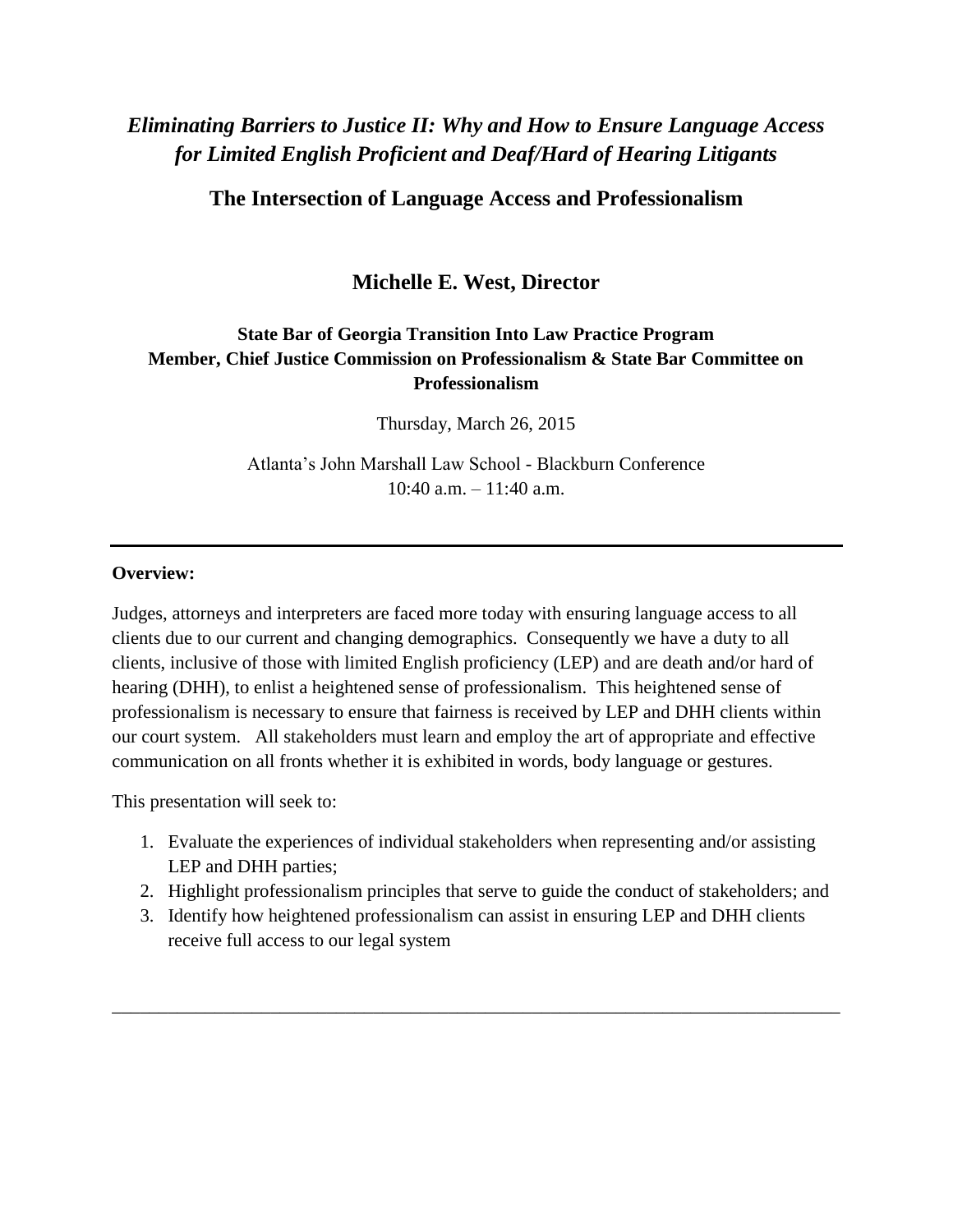- I. Tradition Response to LEP & DHH clients A. Experiences (attorneys, interpreter, judges, and/or clients)
- II. Professionalism Guiding Lights
	- A. History of Georgia's Chief Justice Commission on Professionalism
	- B. A Lawyer's Creed
	- C. Aspirational Statement on Professionalism
	- D. Oaths
	- E. Professionalism vs. Ethics

#### III. Current Response to LEP & DHH clients

- A. Tradition v. Current
- B. Metro vs. Rural
- C. Reconciling Professionalism in Today's Response to LEP & DHH
- IV. Professional and Appropriate Communication or Conduct
	- A. Is it static?
	- B. Bias or affinity sources
	- C. Notion of civility
	- D. Golden Rule "Do Unto Others As You Would Have Them Do Unto You"
- V. What is Cultural Competence or Cultural Intelligence A. Is it being color blind?

#### VI. Takeaways

- A. Be an advocate for your client on all fronts
- B. Know your options before stepping the court room
- C. Civility works be nice, be aware, be sensitive
- D. Always think before you communicate and act
- E. Manage your reputation at all times

#### **RESOURCES**

#### **PROFESSIONLISM**

- A Lawyer's Creed
- Aspiration Statement on Professionalism
- Oaths Attorneys and Judges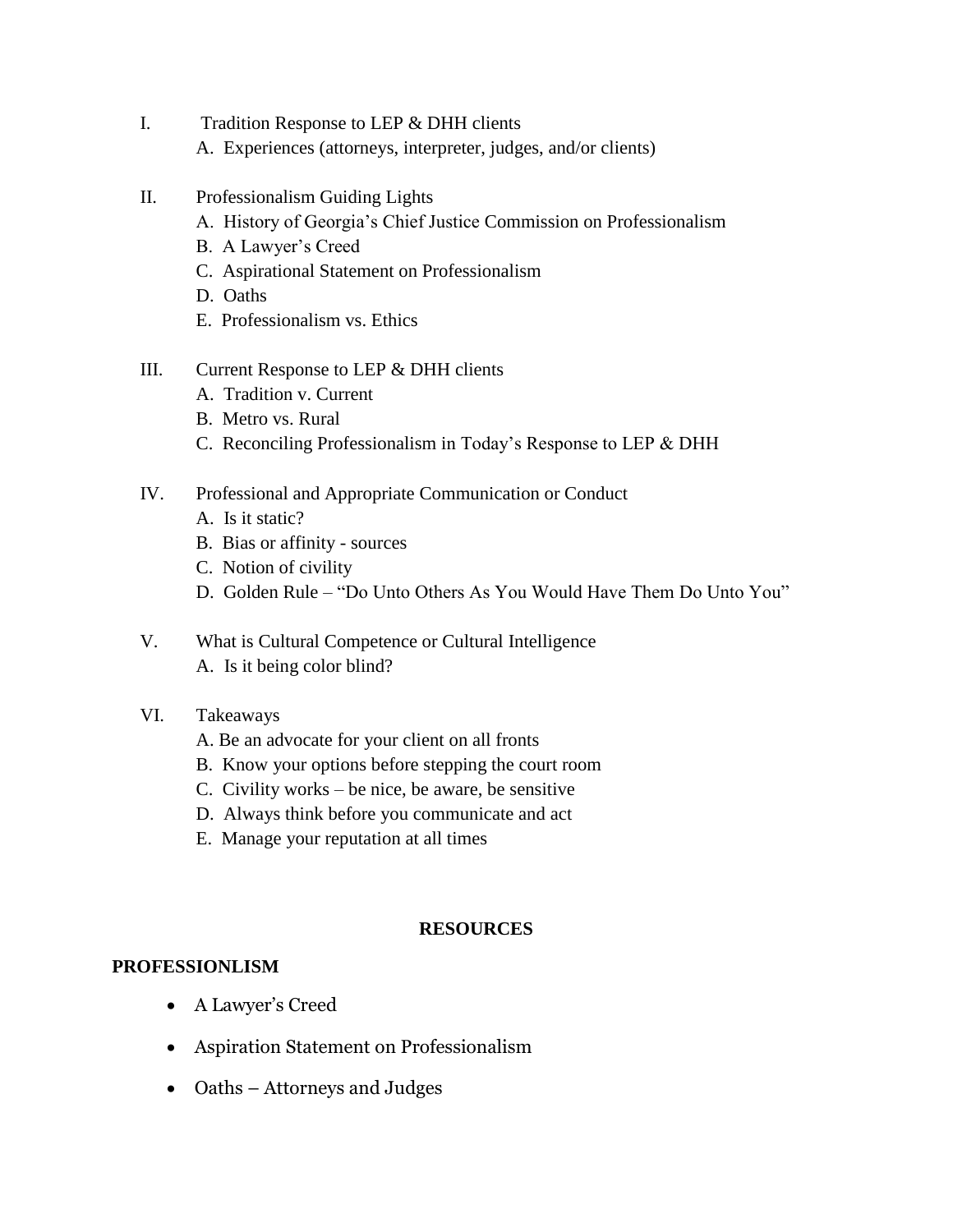- Avarita L. Hanson, *Reputation,* Paul Haskins, Ed., The Essential Qualities of the Professional Lawyer, ABA Center on Professional Responsibility (2013).
- Paula J. Frederick, *Learning to Live with Pro Se Opponents,* GP **SOLO**  (Oct./Nov. 2005), at 48.
- Leah Ward Sears, Wise Choices Are at the Heart of Success, Daily Rep't. (Feb. 1, 2010)

# **NATIONAL ORIGIN/ RACE/ETHNICITY/CULTURAL COMPETENCE**

- Marni Goldstein Caputo & Lauren Rasmus, *Why Cultural Intelligence Matters,*  **NAT'L.** L. J. at 46 (Aug. 22,2011)
- *Phillip M. Genty, The Challenges of Developing Cross-Cultural Legal Ethics* Education, Professional Development, and Guidance for the Legal Professions, J. OF THE PROF. LAWY. 37 (2011)
- *Verna A. Myers,* What If I Say The Wrong Thing? 25 Habits for Culturally Effective People, *ABA (2013).*
- *Ira Pilchen, Cross-Cultural Legal Transactions Can Easily Get Lost in Translation, ABA Now, at[:http://www.abanow.org/20n/08/cross-cultural-legal-transactions-can](http://www.abanow.org/20n/08/cross-cultural-legal-transactions-can-easily-ge)[easily-ge](http://www.abanow.org/20n/08/cross-cultural-legal-transactions-can-easily-ge) t-lost-in-translation/ (Aug. 5, 2011)*
- *Carla D. Pratt, Fairness, Efficiency and Professionalism Needed in Immigration Courts, ABA Now, at[:http://www.abanow.org/2010/06/fairness-efficiency-and](http://www.abanow.org/2010/06/fairness-efficiency-and-professionalism-neede)[professionalism-neede](http://www.abanow.org/2010/06/fairness-efficiency-and-professionalism-neede) d-in-immigration-courts/ (June 17, 2011)*
- *Karen Sloan, Research Attests to the Value of Diversity at Law Schools, Nat'l L.* J. (Aug. 15, 2013).
- Sylvia Stevens, *Cultural Competency,* Or. St. B. **BULL,** at: <https://www.osbar.org/publications/bulletin/09jan/barcounsel.html> (Jan. 2009)

# **AGE/GENERATIONAL DIVERSITY**

• Patricia Gaul, Training for Young Lawyers, Diversity Are Part of the Evolving Practice of Law, ABA Now, at: *[http://www.abanow.org/2011/08/training-for-young-lawyers](http://www.abanow.org/2011/08/training-for-young-lawyers-diversity-are-part-)[diversity-are-part-](http://www.abanow.org/2011/08/training-for-young-lawyers-diversity-are-part-) of-the-evolving-practice-of-law/ (Aug. 6, 2011)*

# **COMMUNICATING WITH CIVILITY: CIVILITY IS A COMPETENCY**

- Justan Bounds, *Before You Hit "Send,"YLD* **REV.** at 7 (Summer 2011).
- *Fredia Woolf, Now That We Have Social Media, Can We Forget About Public Speaking and Other Forms ofFace-to-Face Communication? Execusearches.com,*